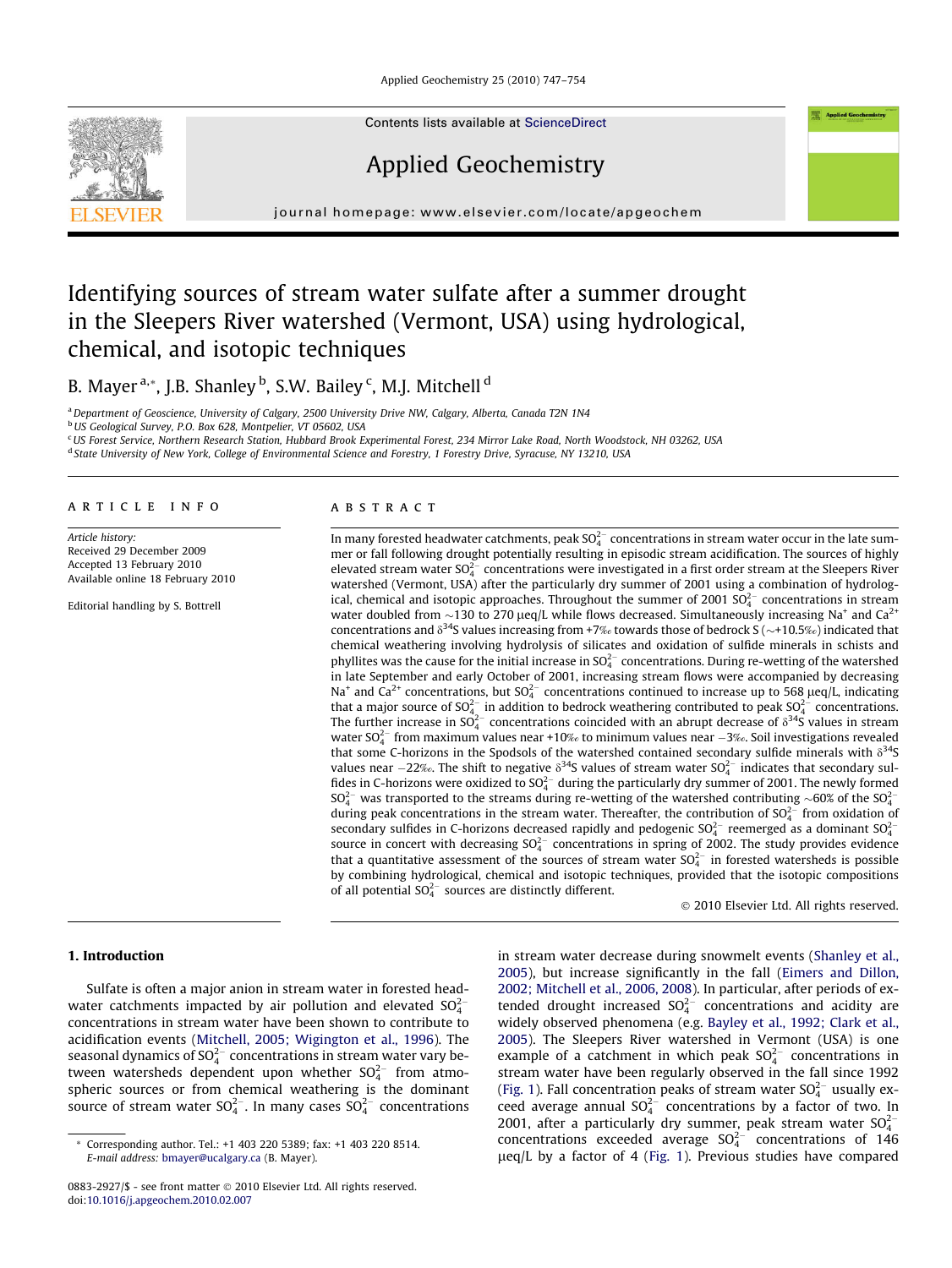<span id="page-1-0"></span>

Fig. 1. Sulfate concentrations in stream water at W-9 weir in the Sleepers River watershed, Vermont, USA, from 1992 to 2004 based on weekly and event sampling.

the SO $_4^{2-}$  dynamics at Sleepers River versus Archer Creek (Adirondack Mountains of New York state) and Cone Pond (White Mountains of the state of New Hampshire) and suggested that S-bearing minerals are major contributors to SO $_4^{2-}$  in surface waters especially under baseflow conditions ([Bailey et al., 2004\)](#page-6-0). Detailed studies using both radioactive and stable S isotopes have also established the potential importance of these mineral S sources ([Shanley et al., 2005, 2008](#page-7-0)). The sources contributing to peak  $\mathsf{SO}_4^{2-}$  concentrations in stream water associated with changing watershed wetness in the fall are, however, still unclear.

Sulfur isotope ratios constitute a valuable tracer for the origin and fate of S in the environment [\(Krouse and Grinenko, 1991\)](#page-6-0). Throughout the last four decades, numerous case studies have been conducted to assess the sources of SO $_4^{2-}$  in rivers and streams. Generally, dissolved SO $_4^{2-}$  in stream water can be of atmospheric origin, can be mobilized from soils or wetlands, or can be of lithospheric origin. In industrialized countries, the majority of the S in atmospheric SO $_4^{2-}$  deposition is of anthropogenic origin (e.g. [Ben](#page-6-0)[kovitz et al., 1996\)](#page-6-0).  $\delta^{34}$ S values between  $-1\%$  and +6‰ were found to be characteristic for atmospheric SO $_4^{2-}$  deposition in Europe and North America ([Alewell et al., 2000; Cortecci and Longinelli, 1970;](#page-6-0) [Herut et al., 1995; Mizutani and Rafter, 1969b; Moerth and Tors](#page-6-0)[sander, 1995; Wadleigh et al., 1994; Wakshal and Nielsen, 1982\)](#page-6-0). The O isotope composition of atmospheric SO $_4^{2-}$  is dependent on the oxidation conditions in the atmosphere and the  $\delta^{18}$ O value of the moisture involved in the oxidation of precursor compounds such as  $SO_2$ . Comprehensive reviews on the relevant oxidation mechanisms and the associated isotope effects have been provided by [Holt and Kumar \(1991\)](#page-6-0) and [Van Stempvoort and Krouse \(1994\).](#page-7-0) In temperate regions,  $\delta^{18}O$  values between +5‰ and +17‰ are typical for  $SO_4^{2-}$  in atmospheric deposition (e.g. [Cortecci and](#page-6-0) [Longinelli, 1970; Rafter and Mizutani, 1967](#page-6-0)), with the lower values observed in winter and the higher values associated with summer precipitation.

Upland soils usually have  $\delta^{34}$ S similar to those of SO $_4^{2-}$  in atmospheric deposition since the deposited SO $_4^{2-}$  is rapidly immobilized with negligible isotope fractionation [\(Trust and Fry, 1992](#page-7-0)). Soil  $SO_4^{2-}$  formed via mineralization also has  $\delta^{34}S$  values similar to those of atmospheric deposition, but markedly lower  $\delta^{18}$ O values. During the oxidation of C-bonded S compounds, four new O atoms are incorporated into the newly formed SO $_4^{2-}$  ion with the majority of the O derived from water with negative  $\delta^{18}$ O values ([Mayer](#page-6-0) [et al., 1995\)](#page-6-0). Hence,  $\delta^{18}$ O values between 0‰ and +5‰ are typical for soil  $SO_4^{2-}$  and make it isotopically distinct from  $SO_4^{2-}$  in atmospheric deposition.

Lithospheric S occurs commonly in sedimentary rocks, either as sulfate minerals (gypsum, anhydrite, etc.) in evaporite deposits or as reduced inorganic S in minerals such as pyrite, which are common in shales and many other rock types. The isotopic composition of evaporite sulfate deposited throughout Earth's history has been summarized by [Claypool et al. \(1980\)](#page-6-0) and more recently by [Strauss](#page-7-0) [\(1997\).](#page-7-0) Typical  $\delta^{34}$ S values range between 35‰ (late Precambrian and Cambrian) and 8‰ (Permian). The respective  $\delta^{18}$ O values for evaporite sulfate vary between +7‰ and +20‰ dependent upon geological age ([Claypool et al., 1980\)](#page-6-0). Reduced inorganic sedimentary S compounds vary from  $\delta^{34}$ S values below  $-20\%$  to values exceeding +15‰ (e.g. [Migdisov et al., 1983; Strauss, 1999](#page-6-0)). The  $\delta^{34}$ S value of SO $_4^{2-}$  generated via oxidation of reduced inorganic S is often similar to that of the precursor minerals, since there tends to be only minor S isotope fractionation during oxidation [\(Price](#page-6-0) [and Shieh, 1979\)](#page-6-0). The O isotope ratios of  $SO_4^{2-}$  generated by sulfide oxidation are generally lower than those of  $SO_4^{2-}$  from evaporitic or atmospheric sources. Similar to the mineralization process in soils, four oxygen atoms are incorporated into the newly formed  $SO_4^{2-}$  during the oxidation of sulfide minerals with the O derived from  $H_2O$  and atmospheric  $O_2$ . The proportion of water and atmospheric  $O_2$  incorporated into the  $SO_4^{2-}$  molecule is dependent on whether the reaction occurs abiotically or biologically under reducing or oxidizing conditions (e.g. [Balci et al., 2007; Taylor](#page-6-0) [and Wheeler, 1994; Taylor et al., 1984\)](#page-6-0). Regardless of the exact stoichiometry,  $SO_4^{2-}$  derived from oxidation of sulfide minerals often has a distinct isotopic composition with comparatively low  $\delta^{34}S$  and  $\delta^{18}O$  values.

Many watersheds contain wetlands and riparian zones in which reducing conditions prevail throughout most of the year, facilitating the occurrence of bacterial (dissimilatory)  $SO_4^{2-}$  reduction (BSR). It has been well known for more than five decades that the light isotope  $32$ S is preferentially metabolized during BSR (e.g. [Harrison and Thode, 1958; Mizutani and Rafter, 1969a](#page-6-0)) due to isotope effects associated with individual steps in the dissimilatory  $SO_4^{2-}$  reduction pathway [\(Rees, 1973](#page-6-0)). Hence, the produced  $H_2S$ usually has  $\delta^{34}$ S values that are 20–40‰ more negative than those of the metabolized  $SO_4^{2-}$ . Since reaction of H<sub>2</sub>S to form sulfide minerals proceeds with negligible isotope fractionation, sulfide minerals formed as a result of BSR under reducing conditions in wetlands and riparian zones are usually characterized by negative  $\delta^{34}$ S values [\(Mitchell et al., 2006, 2008\)](#page-6-0).

Previous studies attempting to identify the sources of stream water  $SO_4^{2-}$  using stable isotope techniques were often hampered by the fact that the isotopic compositions of potential  $SO_4^{2-}$  sources in the watershed such as bedrock derived S or soil S were not well characterized. In addition, isotope measurements on stream water  $SO_4^{2-}$  were often conducted infrequently (e.g. once/season or once/ year). Hence potential variations in the relative contributions from different sources to stream water  $SO_4^{2-}$  dependent on hydrological conditions would not have been detected. The objective of this study was to identify the sources that contributed to the anomalous extended high  $SO_4^{2-}$  concentration peak in the stream water and quantify their respective contributions at the Sleepers River watershed in Vermont, USA, in the fall of 2001. Such a high concentration in surface water  $SO_4^{2-}$  was not found in previous studies at Sleepers River [\(Mitchell et al., 2008; Shanley et al., 2005, 2008](#page-6-0)). The objective was achieved by determining the isotopic composition of stream water  $SO_4^{2-}$  on a weekly basis combined with a detailed isotopic characterization of S pools that constitute potential  $SO_4^{2-}$ sources including S-bearing minerals of bedrock, sulfides in reducing soils or wetlands, foliage, forest floor and mineral soil horizons. A better knowledge of watershed  $SO_4^{2-}$  sources to stream water will enhance understanding of how landscapes respond to decreasing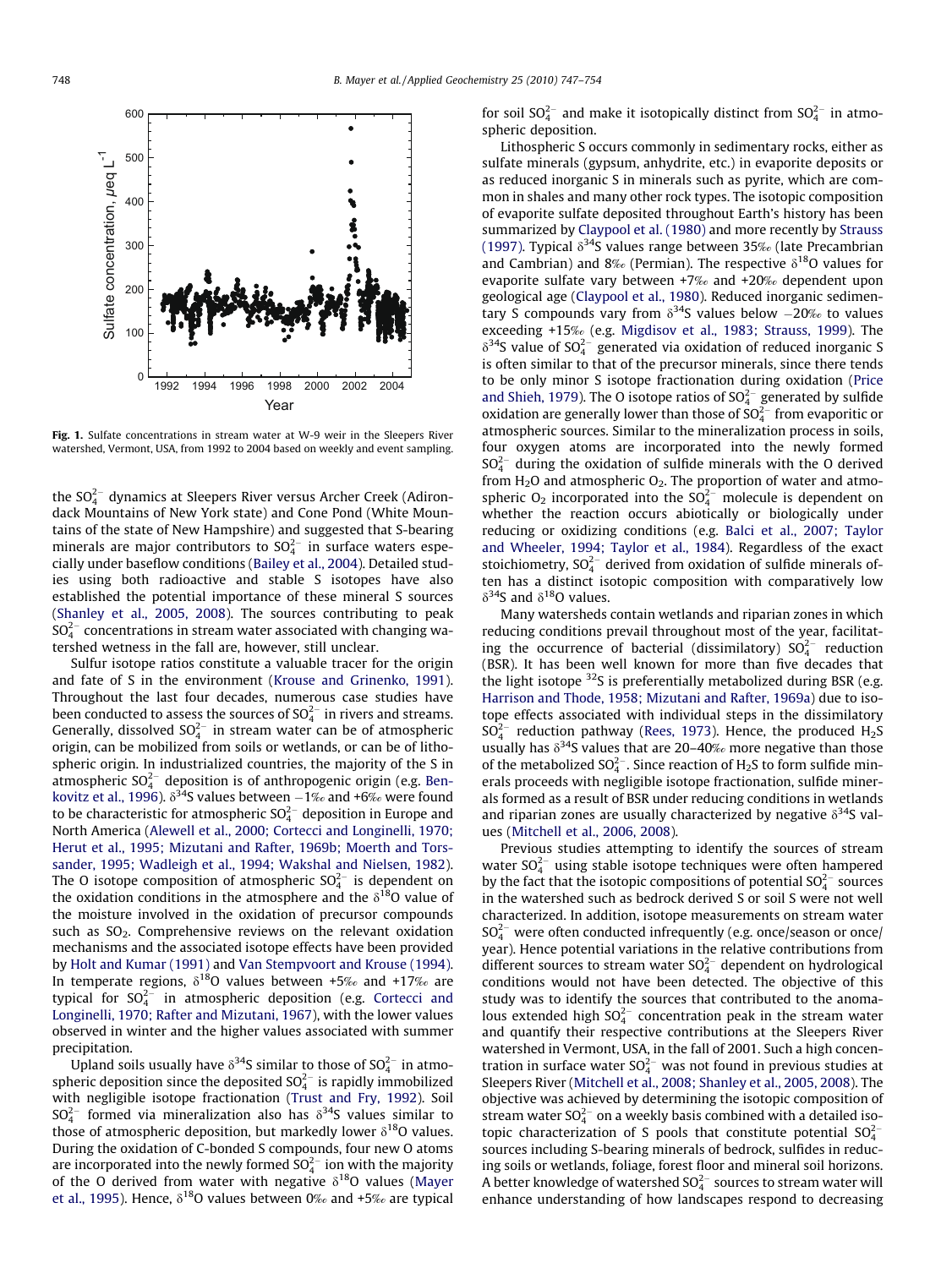deposition of atmospheric SO $_4^{2-}$  and future climate conditions with potentially more droughts.

# 2. Study area

The study was conducted in Sleepers River W-9, a 41-ha catchment forested with second-growth Northern Hardwoods and <5% conifers (Fig. 2). Elevation ranges from 519 to 671 m above sea level. The bedrock is the Waits River formation, a calcareous phyllite interbedded with sulfidic mica phyllites and biotite schists [\(Hall,](#page-6-0) [1959; Bailey et al., 2004](#page-6-0)). There is up to 3 m of dense basal till with high fine silt contents, developed from the local bedrock. Soils are Inceptisols, Spodosols and Histosols developed to 50–70 cm depth. The till supports sustained base flow and gives rise to numerous small wetlands in the hummocky topography. The bedrock and till generate a well-buffered Ca-HCO<sub>3</sub>-SO<sub>4</sub> stream water ([Shanley](#page-6-0) [et al., 2004](#page-6-0)). Annual precipitation is evenly distributed and averages 1300 mm with about 25% as snow. Spring snowmelt dominates the annual hydrograph, but the peak flow can occur at any time of year. Mean annual temperature is  $4.6 \degree C$  ([Shanley et al.,](#page-6-0) [2004](#page-6-0)).

#### 3. Materials and methods

Stream stage was measured electronically at 5-min intervals with a potentiometer driven by a float in a stilling well adjacent to the pool behind a 120° V-notch weir. Stage was converted to discharge using an empirical rating. Stream water was routinely sampled at the W-9 weir on a weekly basis with samples from June 5, 2001 to May 7, 2002 considered for this paper. All samples were sent to the USDA Forest Service laboratory in Durham, NH, for analysis by inductively coupled plasma spectrometry (ICP) for major cations, ion chromatography (IC) for major anions, and by a Shimadzu analyzer for DOC. Bulk precipitation amount data were obtained from long-term records available for this site.

One liter samples for determining the stable isotope composition of SO $_4^{2-}$  in stream water were dripped through anion exchange columns (Bio-Rad Polyprep, AG 1X-8) near the field site. In the Isotope Science Laboratory at the University of Calgary,  $\mathrm{SO}_4^{2-}$  was eluted from the column using 3 M HCl and precipitated as BaSO<sub>4</sub> by adding a BaCl<sub>2</sub> solution. The filtered, washed and dried BaSO<sub>4</sub> was subsequently used for determining the S and O isotope ratio of  $SO_4^{2-}$ .

Nine representative bedrock samples were obtained from various outcrops in the Sleepers River watershed and analyzed for the concentrations and isotopic compositions of different S compounds. The rock samples were collected with a hammer and chisel. A saw was used to slab specimens and to separate



unweathered interior sections from a weathered rind, identified by pitting and oxide staining. Samples were subsequently crushed to a fine power in a Spex Industries shatterbox.

Leaves and needles from red spruce, white ash, yellow birch, sugar maple and American beech were obtained, and litter samples were collected and dried and ground prior to analyses. A soil sampling pit was hand dug near the base of the watershed. Samples were collected by genetic horizon, air-dried and sieved to remove particles greater than 2 mm. pH was measured in  $0.01$  M CaCl<sub>2.</sub> Sub-samples were obtained and analyzed for the concentrations and isotopic compositions of different S compounds.

Total S concentrations were determined both gravimetrically (see below) and with a LECO analyzer with the results agreeing within the uncertainty of the measurements (±10%). Total S in leaves and litter material was converted to  $SO_4^{2-}$  by Parr bomb oxidation [\(Siegfriedt et al., 1951\)](#page-7-0) and subsequently precipitated as BaSO<sub>4</sub> for S isotope analyses [\(Mayer and Krouse, 2004\)](#page-6-0).

In order to assess the chemical and isotopic compositions of S pools that may constitute sources of stream water  $SO_4^{2-}$ , several S compounds were extracted from bedrock, mineral soil, and wetland samples for chemical and isotopic analyses. Total S was extracted by soaking the samples overnight in open beakers in a fume hood with concentrated  $HNO<sub>3</sub>$  and liquid  $Br<sub>2</sub>$  and subsequent heating to dryness ([Zhabina and Volkov, 1978\)](#page-7-0). The generated  ${SO_4^{2-}}$ was dissolved in dilute HCl and, after removing undissolved matter by filtration, the  $SO_4^{2-}$ -containing solution was transferred into a beaker, where BaSO<sub>4</sub> was precipitated by addition of BaCl<sub>2</sub> solution. On a separate sample, acid volatile S (AVS), acid-soluble  $SO_4^{2-}$  (ASS), and Cr-reducible S (CRS) were sequentially extracted from sedimentary material using an extraction scheme slightly modified from [Rice et al. \(1993\)](#page-6-0), the latter based on methods described in [Zhabina and Volkov \(1978\)](#page-7-0) and [Canfield et al. \(1986\).](#page-6-0)

To determine AVS, widely believed to represent mono-sulfide minerals, between 5 and 20 g of wet sediment was placed in a reaction vessel and attached to a distillation apparatus modified after [Tuttle et al. \(1986\)](#page-7-0). The reaction system was de-oxygenated by a stream of  $N<sub>2</sub>$  for 30 min to establish anaerobic conditions. AVS was then extracted by introducing 40–80 mL 6 M HCl under a continuous stream of  $N<sub>2</sub>$ . The released  $H<sub>2</sub>S$  was swept by the carrier gas into a trap with 0.1 M cadmium acetate solution, where CdS precipitated. After 25 min at room temperature, the reaction vessel was heated to 70  $\degree$ C for 15 min. Thereafter, the acetate trap was removed from the distillation apparatus and CdS was converted to Ag<sub>2</sub>S by adding  $\sim$  20 mL 0.1 M AgNO<sub>3</sub> solution. The Ag<sub>2</sub>S precipitate was subsequently filtered, air-dried, weighed, and stored for isotopic analysis. The remaining 6 M HCl was separated from the sediment sample and acid-soluble  $SO_4^{2-}$  (ASS) was precipitated by addition of BaCl<sub>2</sub> solution. ASS contains all soluble SO $_4^{2-}$ , acid-soluble mineral SO $_4^{2-}$ , as well as SO $_4^{2-}$  that was formed via sulfide oxidation at the lithosphere-atmosphere interface at outcrops in the watershed. The produced Ba $SO<sub>4</sub>$  was also filtered, air-dried, weighed, and stored for isotopic analysis.

The residual sample was subjected to Cr reduction in order to extract elemental S and disulfide (pyrite) S. Chromium-reducible S (CRS) was extracted in the same distillation apparatus that was used for the AVS determination. Sediment samples were boiled under a continuous stream of  $N_2$  with 40–60 mL 1 M CrCl<sub>2</sub> solution and 20 mL 6 M HCl [\(Canfield et al., 1986; Tuttle et al., 1986](#page-6-0)). Reduced inorganic sedimentary S compounds such as  $FeS<sub>2</sub>$  and  $S<sup>o</sup>$ were released concomitantly as  $H_2S$  and carried by the  $N_2$  stream into a CdAc trap, where CdS precipitated. After 90 min, the CdAc trap was removed from the distillation apparatus and CdS was converted to Ag<sub>2</sub>S as described above. The Ag<sub>2</sub>S precipitate was dried, weighed, and stored for subsequent isotopic analysis.

The concentrations of various S compounds in the soil and rock Fig. 2. Location and site map for Sleepers River watershed W-9. Samples were determined gravimetrically, utilizing the quantities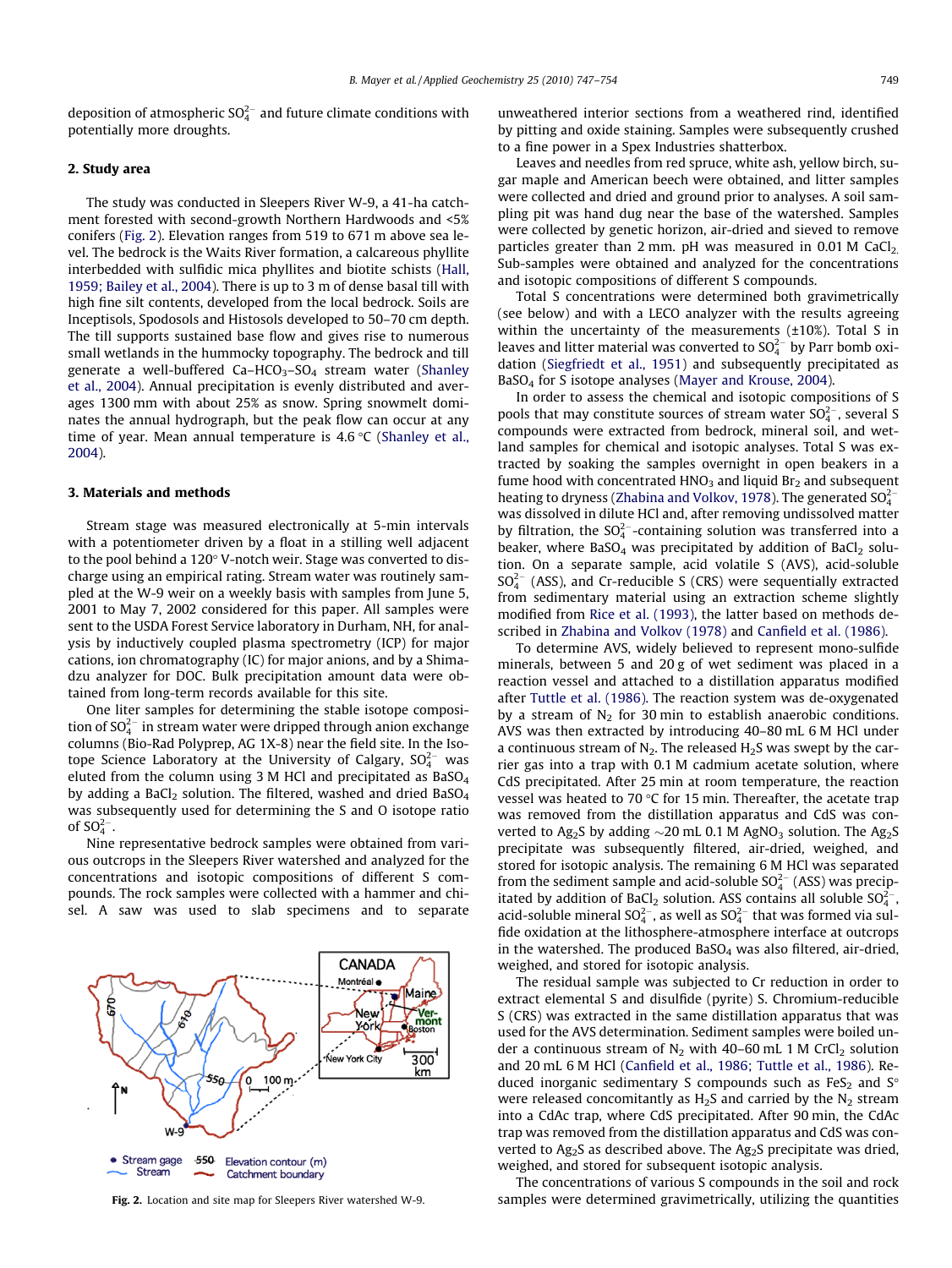<span id="page-3-0"></span>of recovered Ag2S or BaSO4 and the known sample weights. Concentration of residual S comprising mainly organic S compounds was calculated as:

 $S_{residual} = S_{total} - AVS - ASS - CRS$ 

Concentration-weighted average  $\delta^{34}S$  values were determined for various C horizon and bedrock S compounds.

The isotopic compositions of total S, AVS, ASS, CRS, and stream water SO $_4^{2-}$  were determined by converting BaSO $_4$  or Ag $_2$ S into SO $_2$ in an elemental analyzer (EA 1500) coupled to a mass spectrometer (VG Prism II) in continuous-flow mode ([Giesemann et al., 1994\)](#page-6-0). For O isotope analyses on stream water SO $_4^2$ -, BaSO $_4$ -oxygen was converted to CO at 1450  $\rm{^oC}$  in a pyrolysis reactor (Finnigan TC/ EA). The resultant gas was subsequently swept with a He stream into a mass spectrometer (Finnigan MAT delta plus XL) for isotope ratio determinations in continuous-flow mode (CF-IRMS). Stable isotope ratios are reported in the standard  $\delta$  notation in ‰ with respect to the international standards V-CDT for S isotope measurements and V-SMOW for O isotope measurements. Sulfur isotope data were calibrated with the international reference materials IAEA-S1 ( $\delta^{34}$ S = -0.3) and IAEA-S2 with an assigned  $\delta^{34}$ S value of +22.6‰. The reproducibility for S isotope measurements on aqueous  $SO_4^{2-}$  was better than ±0.3‰. The overall reproducibilities of extractions, gas preparations, and mass spectrometric analyses for S isotope determinations on sedimentary AVS, ASS, CRS and total S determined by duplicate analyses, were typically ±0.5‰ or better. Oxygen isotope measurements on  $\mathrm{SO}_4^{2-}$  were calibrated with the international reference materials NBS 127 ( $\delta^{18}O = 8.7\%$ ), IAEA-SO5 ( $\delta^{18}O = 12.0\%$ ), and IAEA SO6 ( $\delta^{18}O = -11.0\%$ ). The analytical precision for  $\delta^{18}$ O measurements on SO $_4^{2-}$  was ±0.5‰.

## 4. Results

# 4.1. Bedrock sulfur

Sulfur concentrations and  $\delta^{34}$ S values of various S compounds in 13 different sub-samples from nine rock specimens are summarized in Table 1. Granulites and quartzites were characterized by low total S concentrations of less than 550  $\mu$ g/g. In the weathered samples (sample code ending with W) most of the S was present in the acid-soluble fraction while S in the fresh bedrock samples (F) occurred predominantly in the Cr-reducible form.  $\delta^{34}$ S values of total S for granulites and quartzites varied between 1.8‰ and 8.3‰

### Table 1

Contents and isotopic ratios of total sulfur, acid volatile sulfur (AVS), acid-soluble sulfate (ASS), chromium-reducible sulfur (CRS), and residual sulfur for granulites and quartzites (upper part) and schists and phyllites characteristic for bedrock in the Sleepers River watershed. Sample codes ending with F indicate fresh bedrock samples whereas W indicates weathered bedrock samples. Average S contents and concentration-weighted average  $\delta^{34}S$  values for the various sulfur compounds in the different rock types are also given.

| Sample<br>code         | Rock type            | Total S<br>$(\mu g g^{-1})$ | $\delta^{34}S_{total}$<br>$(\%)$ | <b>AVS</b><br>$(\mu g\,g^{-1})$ | <b>ASS</b><br>$(\mu g\,g^{-1})$ | <b>CRS</b><br>$(\mu\mathrm{g\,g^{-1}})$ | Residual<br>$(\mu\mathrm{g\,g^{-1}})$ | $\delta^{34}S_{AVS}$<br>$(\%o)$ | $\delta^{34}S_{ASS}$<br>$(\%o)$ | $\delta^{34}S_{CRS}$<br>$(\%o)$ |
|------------------------|----------------------|-----------------------------|----------------------------------|---------------------------------|---------------------------------|-----------------------------------------|---------------------------------------|---------------------------------|---------------------------------|---------------------------------|
| $1$ SR <sub>2</sub> -F | Calcareous granulite | 160                         | 8.3                              | 26                              | 15                              | 86                                      | 33                                    | 10.5                            | 7.7                             | 3.4                             |
| 1SR2-W                 | Calcareous granulite | 330                         | 7.5                              | $\mathbf{0}$                    | 318                             | $\mathbf{0}$                            | 12                                    | $\overline{\phantom{m}}$        | 10.0                            | $\qquad \qquad -$               |
| $1$ SR4-F              | Calcareous granulite | 80                          | 1.8                              | 0                               | 18                              | 53                                      | 9                                     | $\qquad \qquad -$               | $\overline{\phantom{0}}$        | -                               |
| 1SR5-F                 | Calcareous granulite | 170                         | 3.1                              | 2                               | 124                             | 39                                      | 5                                     | $\overline{\phantom{0}}$        | 4.7                             | 0.0                             |
| 1SR5-W                 | Calcareous granulite | 520                         | 7.8                              | $\bf{0}$                        | 472                             | 282                                     | 0                                     | -                               | 10.0                            | 5.4                             |
| 1SR6-F                 | Calcareous granulite | 140                         | 6.5                              | 38                              | 59                              | 283                                     | $\Omega$                              | 10.2                            | 8.4                             | 6.2                             |
| $2$ SR4-F              | Quartzite            | 70                          | 5.5                              | $\mathbf{0}$                    | 43                              |                                         | 26                                    | $\overline{\phantom{m}}$        | 5.4                             | $-$                             |
| 2SR4-W                 | Quartzite            | 530                         | 7.0                              | $\bf{0}$                        | 281                             |                                         | 248                                   | $\overline{\phantom{0}}$        | 7.1                             | -                               |
|                        | Average              | 250                         | 6.8                              | 8                               | 166                             | 93                                      |                                       | 10.3                            | 8.5                             | 4.8                             |
| $1$ SR3-F              | Cross-biotite schist | 9940                        | 7.9                              | 5606                            | 105                             | 1802                                    | 2427                                  | 7.3                             | 6.8                             | 8.0                             |
| 1SR1-F                 | Cross-biotite schist | 1930                        | 8.9                              | $\mathbf{0}$                    | 264                             | 1065                                    | 601                                   | $\qquad \qquad -$               | 8.1                             | 7.4                             |
| 1SR1-W                 | Cross-biotite schist | 3750                        | 5.9                              | $\bf{0}$                        | 3430                            | 29                                      | 291                                   | -                               | 6.5                             | $-$                             |
| $1$ SR7-F              | Cross-biotite schist | 3720                        | 11.6                             | 405                             | 299                             | 2158                                    | 858                                   | 12.5                            | 10.4                            | 11.4                            |
| 1SR8-F                 | Phyllite             | 13,010                      | 13.8                             | 9927                            |                                 | 1556                                    | 1520                                  | 13.6                            | 12.5                            | 11.7                            |
|                        | Average              | 6470                        | 10.5                             | 3188                            | 821                             | 1322                                    |                                       | 11.4                            | 6.9                             | 9.8                             |

with a concentration-weighted mean value of  $6.8\%$  ( $n = 8$ ). The  $\delta^{34}$ S values of the individual S compounds were typically within  $3\%$  of the  $\delta^{34}$ S value of total S. Schists and phyllite samples were characterized by substantially higher total S concentrations ranging between 1930 and 13,010  $\mu$ g/g, with most of the S occurring in acid volatile, acid-soluble, and Cr-reducible forms. The  $\delta^{34}S$  values of total S in the schist and phyllite samples ranged from 5.9‰ to 13.8‰ with a concentration-weighted mean value of 10.5‰  $(n = 5)$ . The rock sample with the highest total S concentration, a phyllite, had the highest  $\delta^{34}S_{total}$  value of 13.8‰. The  $\delta^{34}S$  values of the individual S compounds in the schist and phyllite samples were generally within ±4‰ of those for total S.

#### 4.2. Plant and soil sulfur

Total S concentrations in leaves and needle samples averaged  $1201 \pm 355 \text{ µg/g}$  and  $\delta^{34}$ S values of total S were  $4.2 \pm 0.5\%$  $(n = 11)$  (Table 2). Sulfur concentrations and  $\delta^{34}$ S values of various soil S compounds are summarized in [Table 3](#page-4-0). A forest floor sample was characterized by a total S concentration of 2000  $\mu$ g/g and by a  $\delta^{34}S_{total}$  value of 6.1‰, while E and B horizons had total S concentrations of less than 350  $\mu$ g/g and  $\delta^{34}S_{total}$  values ranging between 0‰ and 4‰. Most of the S was contained in the residual fraction representing predominantly organic S compounds. In contrast, C-horizons had total S concentrations ranging from less than 700 to up to 11,850  $\mu$ g/g and  $\delta^{34}S_{total}$  values between  $-6\%$  and

#### Table 2

Contents and isotopic ratios of total sulfur in foliage of various trees in the Sleepers River watershed.

| Forest type    | Tree type      | Total S $(\mu g g^{-1})$ | total $(\%e)$ |
|----------------|----------------|--------------------------|---------------|
| Rich hardwoods | White ash      | 2121                     | 4.4           |
| Rich hardwoods | Yellow birch   | 1210                     | 3.5           |
| Rich hardwoods | Sugar maple    | 1068                     | 4.8           |
| Spruce/fir     | Red spruce     | 1436                     | 5.1           |
| Spruce/fir     | Red spruce     | 852                      | 4.2           |
| Rich hardwoods | Sugar maple    | 1281                     | 4.4           |
| Rich hardwoods | Yellow birch   | 1084                     | 4.5           |
| Poor hardwoods | Yellow birch   | 1049                     | 3.5           |
| Rich hardwoods | American beech | 785                      | 4.7           |
| Poor hardwoods | American beech | 1194                     | 3.7           |
| Poor hardwoods | Sugar maple    | 1128                     | 3.8           |
|                | Average        | $1201 \pm 355$           | $4.2 \pm 0.5$ |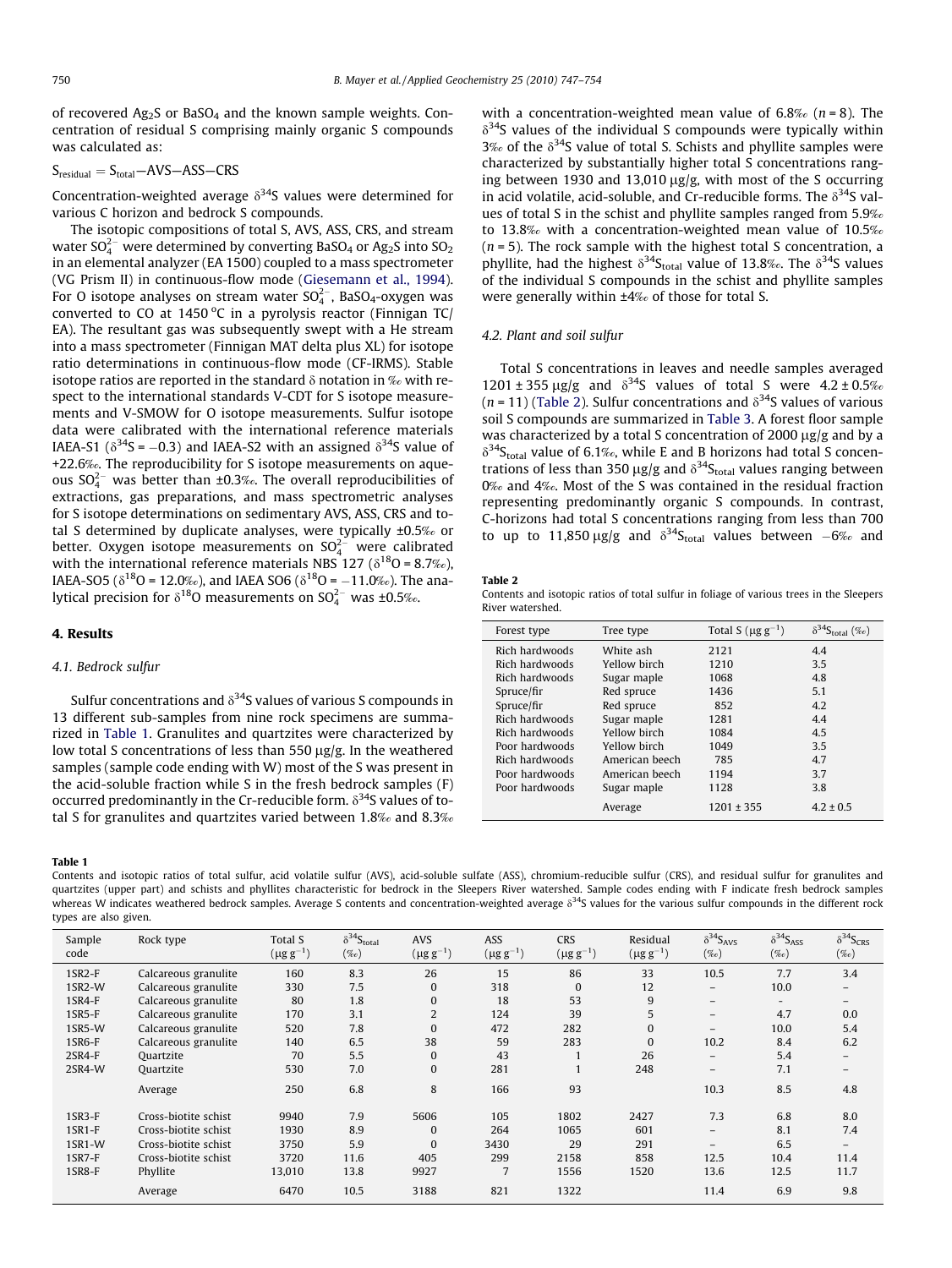#### <span id="page-4-0"></span>Table 3

Soil horizons, depth, pH and contents and isotopic ratios of total sulfur, acid volatile sulfur (AVS), acid-soluble sulfate (ASS), chromium-reducible sulfur (CRS), and residual sulfur for soil horizons of a characteristic spodosol from toeslope near the weir of W-9 in the Sleepers River watershed (SR01VT). Average S contents and concentration-weighted average  $\delta^{34}S$  values for the various sulfur compounds in the C horizon samples are also given.

| Soil horizon      | Depth<br>(cm) | pH  | Total S<br>$(\mu g g^{-1})$ | $\delta^{34}S_{total}$<br>$(\%o)$ | <b>AVS</b><br>$(\mu g g^{-1})$ | ASS<br>$(\mu g\,g^{-1})$ | <b>CRS</b><br>$(\mu g g^{-1})$ | Residual<br>$(\mu\mathrm{g\ g^{-1}})$ | $\delta^{34}S_{AVS}$<br>$(\%o)$ | $\delta^{34}S_{ASS}$<br>$(\%o)$ | $\delta^{34}S_{CRS}$<br>$(\%o)$ | $\delta^{34}S_{\rm Residual}$<br>$(\%o)$ |
|-------------------|---------------|-----|-----------------------------|-----------------------------------|--------------------------------|--------------------------|--------------------------------|---------------------------------------|---------------------------------|---------------------------------|---------------------------------|------------------------------------------|
| Oa                | $3 - 10$      | 3.8 | 2000                        | 6.1                               | $\mathbf{0}$                   | 473                      | $\Omega$                       | 1527                                  | -                               | 6.7                             | -                               | 6.5                                      |
| E                 | $10 - 13$     | 3.6 | 130                         | 2.3                               | $\mathbf{0}$                   | 9                        | $\Omega$                       | 121                                   | $\overline{\phantom{0}}$        | 4.1                             | -                               | 2.3                                      |
| <b>Bs</b>         | $13 - 25$     | 4.4 | 310                         | 3.6                               | $\mathbf{0}$                   | 179                      | 16                             | 115                                   | -                               | 7.2                             | $-4.1$                          | $-3.9$                                   |
| <b>BC</b>         | $25 - 38$     | 4.8 | 230                         | 0.4                               | $\mathbf{0}$                   | 34                       | 119                            | 77                                    | -                               | 5.2                             | 0.2                             | $\overline{\phantom{0}}$                 |
| Cd                | $38 - 61$     | 5.9 | 130                         | $-6.2$                            | 4                              | 20                       | 24                             | 82                                    | $-1.9$                          | 0.0                             | $-10.0$                         | $\qquad \qquad -$                        |
|                   | $61 - 81$     | 3.0 | 11,850                      | $-22.1$                           | 6                              | 4052                     | 6429                           | 1363                                  | $-14.9$                         | $-22.0$                         | $-21.3$                         | $-21.6$                                  |
|                   | $81 - 102$    | 6.8 | 1550                        | $-28.7$                           | 2                              | 236                      | 940                            | 372                                   | $-6.5$                          | $-31.0$                         | $-28.0$                         | $-26.4$                                  |
|                   | 114-127       | 7.5 | 640                         | $-16.1$                           | 4                              | 10                       | 331                            | 295                                   | $-3.4$                          | $-18.3$                         | $-20.2$                         | $-15.7$                                  |
|                   | 140-152       | 7.5 | 520                         | $-9.1$                            | 5                              | 31                       | 409                            | 75                                    | 0.9                             | $-18.5$                         | $-25.5$                         | $-6.1$                                   |
| C horizon average |               |     | 2938                        | $-21.9$                           | 4                              | 870                      | 1627                           | 437                                   | $-5.7$                          | $-22.4$                         | $-22.2$                         |                                          |

 $-29\%$  with a concentration-weighted mean value of  $-21.9\%$  $(n = 5)$ . Most of this S occurred in Cr-reducible and acid-soluble form and was characterized by  $\delta^{34}S_{CRS}$  and  $\delta^{34}S_{ASS}$  values ranging from 1‰ to -31‰. The C horizon sample with the highest S content at a soil depth of 61–81 cm also had the lowest pH value of 3.0 (Table 3).

# 4.3. Precipitation sulfate

Initially, the isotopic composition of  $\mathsf{SO}_4^{2-}$  in precipitation was assessed based on analyses of pre-melt snow cores and snow meltwater samples collected in 2000 that yielded a  $\delta^{34}$ S value of +5.6‰ and a  $\delta^{18}$ O value of 12‰ ([Shanley et al., 2005](#page-7-0)). Subsequently, bulk precipitation and throughfall were sampled periodically between September 2002 through October 2003 and similar  $\delta^{34}$ S values were observed with an average of 5.8‰ ( $n = 9$ ) for bulk precipitation and an average of 5.5‰ for throughfall [\(Shanley et al., 2008](#page-7-0)).

### 4.4. Stream discharge and sulfate, calcium and sodium concentrations

During the summer of 2001  $SO_4^{2-}$  concentrations in stream water doubled from 130 to 270 µeq/L with a concomitant increase of  $Ca^{2+}$  and Na<sup>+</sup> concentrations while flows decreased from <0.0089 mm/h to <0.0009 mm/h (<1 L/s to <0.1 L/s) (Fig. 3). During re-wetting of the watershed in late September and early October,

0.30 3.0 Ca  $\circ$  $\Box$ Na 0.25 2.5  $SO<sub>4</sub>$ Normalized concentration Normalized concentration Discharge, mm hr<sup>-1</sup> Discharge, mm hr-1 2.0 0.20 1.5 0.15 0.10 1.0 0.5 0.05 0.00 0.0 M J J A S O N D J F 2001 2002

**Fig. 3.** Discharge and weekly SO $_4^{2-}$ , Na and Ca concentrations at W-9 weir between May 2001 and February 2002.

flow increased to <0.0044 mm/h  $(\le 0.5 \text{ L/s})$  and sulfate concentrations continued to increase to a peak of more than  $550 \mu$ eq/L, while  $Ca<sup>2+</sup>$  and Na<sup>+</sup> concentrations decreased. Subsequently, flows continued a general increase while  $SO_4^{2-}$  concentrations gradually decreased reaching levels below 200  $\mu$ eq/L by April 2002, while Ca<sup>2+</sup> and Na<sup>+</sup> concentrations remained low.

The  $\delta^{34}$ S values of stream water SO $_4^{2-}$  initially increased from 7.3‰ in June 2001 to  $\sim$ 10‰ in August and early September 2001 (Fig. 4), when stream flow reached a minimum (<0.0009 mm/h). With the re-wetting of the watershed and the further increase of  $SO_4^{2-}$  concentrations in stream water,  $\delta^{34}$ S values decreased rapidly reaching a minimum value of  $-3.0\%$  coincident with the maximum  $SO_4^{2-}$  concentration of 568  $\mu$ eq/L on October 9, 2001. Subsequently,  $\delta^{34}$ S of stream water SO $_4^{2-}$  increased asymptotically towards a value of  $6\%$  as  $SO_4^{2-}$  concentrations decreased to less than 200 µeq/L. The  $\delta^{18}$ O values of stream water SO $_4^{2-}$  remained relatively constant with values between 1‰ and 4‰ throughout the observation period.

#### 5. Discussion

Hydrological, chemical and isotopic patterns were used to quantify the sources of stream water  $SO_4^{2-}$ .  $\delta^{34}S$  values in stream water  $SO_4^{2-}$  plotted against  $SO_4^{2-}$  concentrations ([Fig. 5](#page-5-0)) revealed a triangular pattern indicating that at least three distinct sources



**Fig. 4.** Sulfate concentrations (open squares) and  $\delta^{34}$ S values of SO<sup>2-</sup> (full circles) at W-9 weir between May 2001 and March 2002.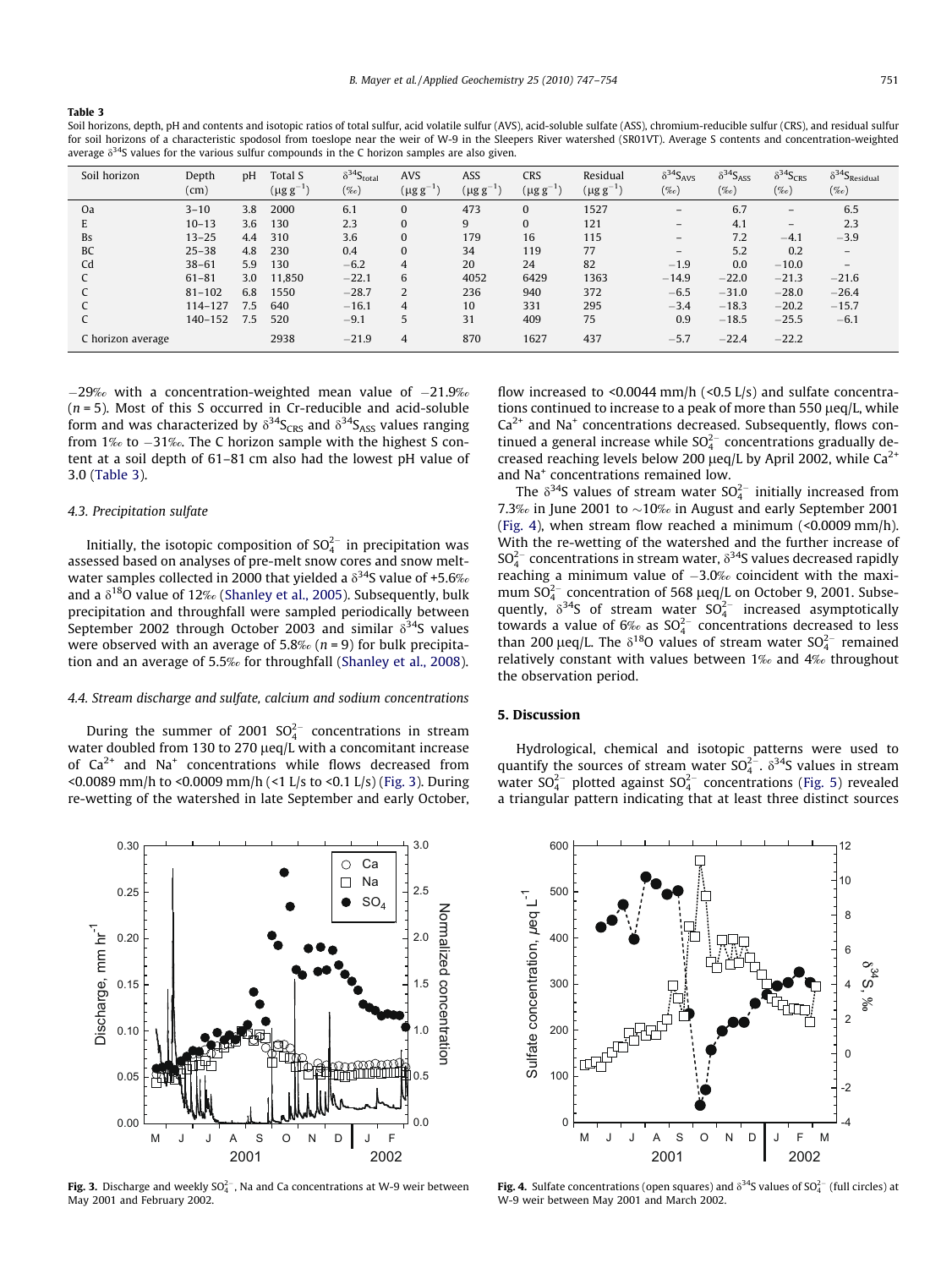<span id="page-5-0"></span>

**Fig. 5.**  $\delta^{34}$ S values of stream water SO<sup>2-</sup> versus SO<sup>2-</sup> concentration.



**Fig. 6.**  $\delta^{34}$ S values of stream water SO<sup>2-</sup> versus 1/SO<sup>2-</sup> concentration.

contributed to stream water SO $_4^{2-}$ . To assess the approximate isotopic composition of the respective end-members,  $\delta^{34}$ S values of stream water SO $_4^{2-}$  were plotted versus the inverse of SO $_4^{2-}$  concentration (Fig. 6). On such a diagram mixing between two end-members is expected to plot on a straight line with the y-intercept indicating the  $\delta^{34}$ S value of the SO $_4^{2-}$  source responsible for elevated SO $_4^{2-}$  concentrations [\(Krouse, 1980\)](#page-6-0).

The initial stream water SO $_4^{2-}$  in June of 2001 had a  $\delta^{34}$ S value of 7.5‰ and a  $\delta^{18}$ O value of 3.5‰ suggesting that SO $_4^{2-}$  derived from atmospheric deposition, characterized by  $\delta^{34}$ S values of 5.6‰ and  $\delta^{18}$ O values of ~12‰, was not the predominant source of stream water SO $_4^{2-}$ .  $\delta^{34}$ S of stream water SO $_4^{2-}$  collected during the drought-affected summer months between June and August of 2001 displayed a trend of increasing values with increasing SO $_4^{2-}$ concentrations (Fig. 5) with a y-axis intercept on Fig. 6 of 12.8‰. This trend indicates contributions from two S sources: (1) soil-derived SO $_4^{2-}$  and (2) SO $_4^{2-}$  derived from bedrock weathering. Soil  $SO_4^{2-}$  is assumed to have  $\delta^{34}S$  values of ca. 6‰ (Fig. 6) and low

 $\delta^{18}$ O values as a result of oxidation of organic soil S compounds. Granulites and quartzites had an average concentration-weighted  $\delta^{34}$ S<sub>total</sub> value of 6.8‰ and had generally low total S concentrations of less than 550  $\mu$ g/g and hence appear not to be major contributors to stream water  $SO_4^{2-}$ . In contrast schist and phyllites had average total S concentrations of 6470 µg/g and are the likely major lithospheric S source. The  $\delta^{34}$ S value of the SO<sup>2-</sup> from the bedrock weathering end member obtained from Fig. 6 (12.8‰) is similar to the  $\delta^{34}$ S value of total S of the phyllite sample with the highest bedrock S concentration (13.8‰, [Table 1\)](#page-3-0). Sulfate from bedrock weathering derives predominantly from oxidation of mono-sulfides and di-sulfides such as pyrite in the S-rich schists and phyllites with concentration-weighted  $\delta^{34}S$  values of 11.4‰ (AVS) and 9.8‰ (CRS), respectively. Inspection of Fig. 5 reveals that  $SO_4^{2-}$  generated via oxidation of AVS or CRS reaches maximum  $\delta^{34}$ S values between 10‰ and 11‰ representing a watershed-integrated bedrock weathering contribution. This  $SO_4^{2-}$  is also characterized by low  $\delta^{18}$ O values since the O in the newly formed  $SO_4^{2-}$ is predominantly derived from water O [\(Balci et al., 2007\)](#page-6-0). Based on these isotopic end member compositions of soil  $SO_4^{2-}$  and bedrock derived  $SO_4^{2-}$ , initial stream water  $SO_4^{2-}$  with a  $\delta^{34}$ S value of 7.5‰ and a  $\delta^{18}O$  value of 3.5‰ contained at least 50% soil-derived  $SO_4^{2-}$  with the remainder from bedrock weathering via oxidation of sulfide minerals in schists and phyllites (Fig. 6). Between mid-June and mid-September 2001  $SO_4^{2-}$  concentrations in stream water doubled from  $\sim$ 130 to 270  $\mu$ eq/L while flows decreased ([Fig. 3\)](#page-4-0). Simultaneously Na and Ca concentrations increased ([Fig. 3](#page-4-0)) and  $\delta^{34}$ S increased to a maximum value of 10.2‰ ([Fig. 4\)](#page-4-0). Sodium and Ca are not products of sulfide oxidation but are derived from silicate weathering. The concomitant increases in solute concentrations and  $\delta^{34}$ S values provide strong evidence that during baseflow conditions in the late summer of 2001  $SO_4^{2-}$  was predominantly derived from bedrock weathering.

After August 21, 2001, the drought began to end with a series of small storm events. In response, over the next 2 weeks  $SO_4^{2-}$  increased to  $\sim$ 300 µeq/L while the  $\delta$ <sup>34</sup>S value decreased slightly ([Fig. 4\)](#page-4-0), accompanied by decreasing  $Ca^{2+}$  and Na<sup>+</sup> concentrations ([Fig. 3\)](#page-4-0). After another 2 weeks of dry conditions,  $SO_4^{2-}$  concentrations in stream water decreased to 230  $\mu$ eq/L. Then a series of larger storms, starting on September 25, 2001, resulted in increased flow of 0.07 mm/h (8 L/s) and a subsequent marked increase in stream water  $SO_4^{2-}$  concentrations to a maximum of 568  $\mu$ eq/L on October 9, 2001 ([Fig. 3\)](#page-4-0). Within these 2 weeks, the  $\delta^{34}$ S value of stream water  $SO_4^{2-}$  decreased from its maximum value of  $\sim$ 10‰ to a minimum value of  $-3.0\%$  [\(Fig. 4\)](#page-4-0), suggesting that an additional source of  $SO_4^{2-}$  with a negative  $\delta^{34}S$  value was contributing to the peak  $SO_4^{2-}$  concentrations in stream water. The  $\delta^{34}S$  values of stream water  $SO_4^{2-}$  collected during this re-wetting period fall on a straight mixing line ( $r^2$  = 0.98) with a y-axis intercept of -12.8‰ (Fig. 6), suggesting that oxidation of C-horizon sulfide constitutes an additional  $SO_4^{2-}$  source. The C-horizons had generally negative  $\delta^{34}$ S values for total S ranging between  $-6.2\%$  and  $-28.7%$  with the majority of the S occurring as Cr-reducible (CRS) and acid-soluble S ([Table 3](#page-4-0)). The concentration-weighted average  $\delta^{34}S_{CRS}$  value of  $-22.2\%$  suggests that bacterial (dissimilatory)  $SO_4^{2-}$  reduction had been occurring in the C-horizons under reducing conditions and that the produced  $H_2S$  precipitated as secondary sulfide minerals resulting in total S concentrations of up to 11,850 µg/g. During the extremely dry summer of 2001 groundwater levels decreased to the lowest levels on record exposing the lower solum (e.g. 61–81 cm depth, see [Table 3](#page-4-0)) to oxidizing conditions. During the re-wetting phase between September 25 and October 9, 2001,  $SO_4^{2-}$  formed via re-oxidation of secondary sulfides in the C-horizons caused low pH values [\(Table 3\)](#page-4-0) and constituted an additional source of  $SO_4^{2-}$  that was transported to the stream, contributing significantly to peak  $SO_4^{2-}$  concentrations.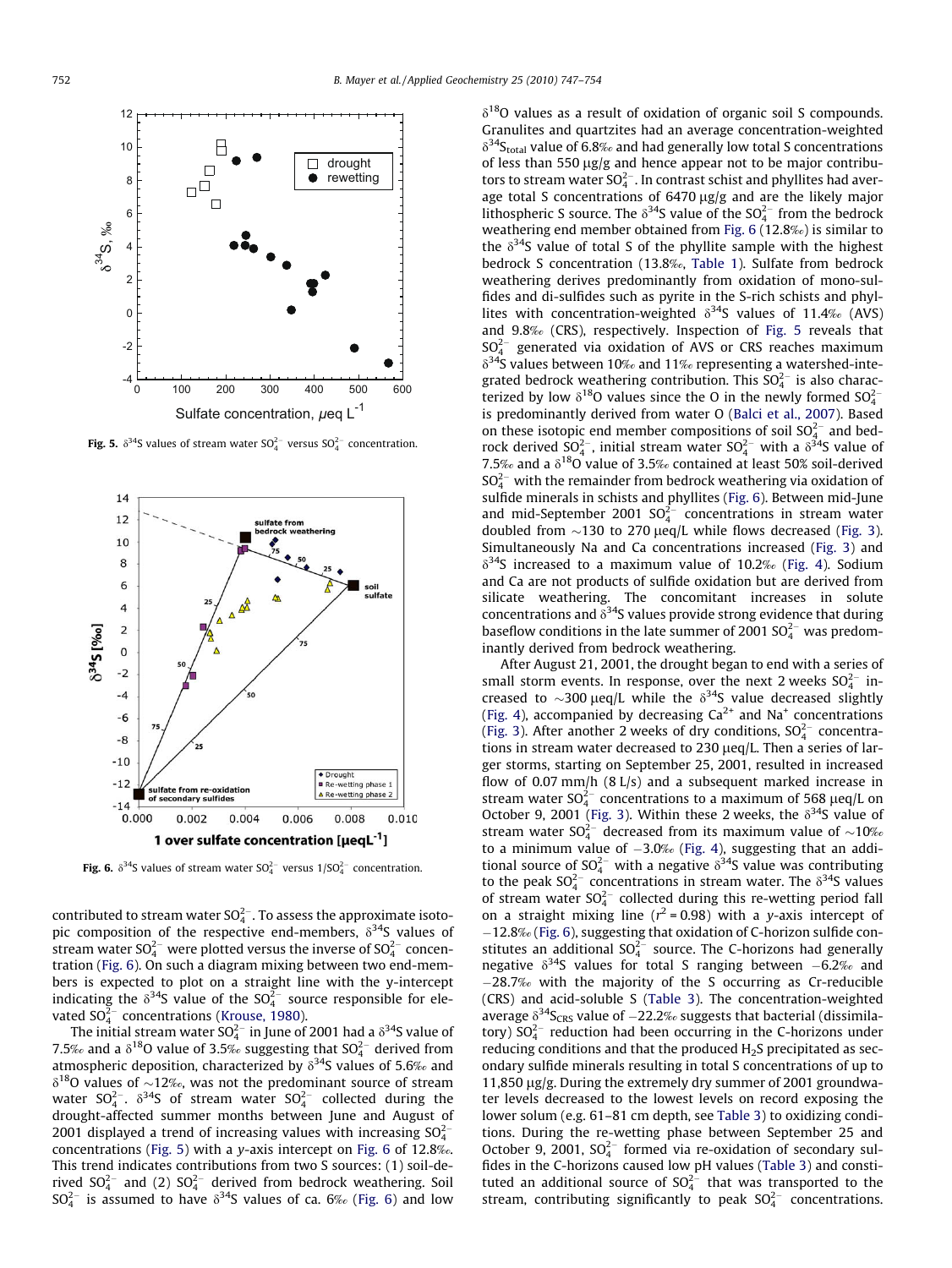<span id="page-6-0"></span>Using  $\delta^{34}$ S values of +10.5‰ for the SO $_4^{2-}$  from bedrock weathering end member and -12.8‰ for the C-horizon sulfide oxidation end member reveals that at the beginning of the re-wetting period at the end of August >90% of the  $SO_4^{2-}$  was derived from bedrock weathering ([Fig. 6\)](#page-5-0). By October 9, stream water  $SO_4^{2-}$  concentrations had doubled while  $\delta^{34}$ S values decreased by 13‰ to  $-3$ ‰ indicating that  $\sim$ 60% of the SO $_4^{2-}$  was derived from re-oxidation of secondary sulfides in C-horizons, with the remainder contributed from bedrock weathering while soil  $SO_4^{2-}$  contributions were negligible. The diminishing role of  $SO_4^{2-}$  from bedrock weathering is corroborated by simultaneously decreasing  $Na<sup>+</sup>$  and  $Ca<sup>2+</sup>$  concentrations ([Fig. 3](#page-4-0)).

Between October 16, 2001 and May 7, 2002,  $SO_4^{2-}$  concentrations in stream water monotonically decreased from 491 to less than 150 µeq/L while  $\delta^{34}$ S values increased to 6.3‰. The contribution of SO $_4^{2-}$  derived from re-oxidation of secondary sulfides in C-horizons rapidly decreased to less than 50% with  $SO_4^{2-}$  from bedrock weathering constituting again the predominant SO $_4^{2-}$  source in November and December 2001 ([Fig. 6\)](#page-5-0). Thereafter, SO $_4^{2-}$  concentrations continued to decrease and  $\delta^{34}$ S values increased from +2‰ towards +6‰ ([Fig. 4\)](#page-4-0) indicating that SO $_4^{2-}$  in the topsoil and upper mineral soil horizons ([Table 3](#page-4-0)) progressively became the dominant  $SO_4^{2-}$  source ([Fig. 6\)](#page-5-0). Hence soil-derived  $SO_4^{2-}$  reemerged as a dominant SO $_4^{2-}$  source as SO $_4^{2-}$  concentrations decreased during further re-wetting of the watershed in spring of 2002.

#### 6. Conclusions

Isotopic characterization of all potential  $SO_4^{2-}$  sources at Sleepers River watershed (Vermont, USA) revealed that soil SO $_4^{2-},$  $SO_4^{2-}$  from bedrock weathering, and  $SO_4^{2-}$  derived from oxidation of secondary sulfides in C-horizons contributed to stream water  $SO_4^{2-}$ , with the relevant proportions dependent on hydrological conditions. Whereas soil SO $_4^{2-}$  is a major source of stream water  $\mathrm{SO}_4^{2-}$  during snowmelt (e.g. [Shanley et al., 2005\)](#page-7-0) it was found that  $SO_4^{2-}$  derived from weathering of phyllites and schist was the dominant stream water SO $_4^{2-}$  source during baseflow conditions in the extremely dry summer of 2001. Combining hydrological, chemical and isotopic approaches showed that during the watershed rewetting phase in October 2001, SO $_4^{2-}$  from oxidation of secondary sulfides in the lower solum constituted an additional  $SO_4^{2-}$  source causing a doubling of the  $SO_4^{2-}$  concentrations and a decrease in stream water  $\delta^{34}$ S values by 13‰ in less than one month. These results suggest the importance of hydrological wetting and drying in triggering marked changes in S biogeochemistry. Elucidating how such events alter S dynamics requires frequent chemical and isotopic analyses of stream water  $SO_4^{2-}$ , a thorough isotopic characterization of all potential  $SO_4^{2-}$  sources, and interpretation of the chemical and isotopic patterns in concert with hydrological conditions.

#### Acknowledgements

Financial support from the Northeastern States Research Cooperative (NSRC), administered by the USDA Forest Service, the Natural Science and Engineering Research Council of Canada (NSERC), and the US Geological Survey's Water, Energy and Biogeochemical Budgets (WEBB) program is gratefully acknowledged. We also thank Jane Hislop of the US Forest Service, NH, for providing archived stream samples.

## References

Alewell, C., Mitchell, M.J., Likens, G.E., Krouse, H.R., 2000. Assessing the origin of sulfate deposition at the Hubbard brook experimental forest. J. Environ. Qual. 29, 759–767.

- Bailey, S.W., Mayer, B., Mitchell, M.J., 2004. Evidence for influence of mineral weathering on stream water sulphate in Vermont and New Hampshire (USA). Hydrol. Process. 18, 1639–1653.
- Balci, N., Shanks III, W.C., Mayer, B., Mandernack, K.W., 2007. Oxygen and sulfur isotope systematics of sulfate produced by bacterial and abiotic oxidation of pyrite. Geochim. Cosmochim. Acta 71, 3796–3811.
- Bayley, S.E., Schindler, D.W., Parker, B.R., Stainton, M.P., Beaty, K.G., 1992. Effects of forest fire and drought on acidity of a base-poor boreal forest stream: similarities between climatic warming and acidic precipitation. Biogeochemistry 17, 191–204.
- Benkovitz, C.M., Scholtze, C.M., Pacyna, J., Tarrasón, L., Dignon, J., Voldner, E.C., Spiro, P.A., Logan, J.A., Graedel, T.E., 1996. Global gridded inventories of anthropogenic emissions of sulfur and nitrogen. J. Geophys. Res. 101, 29239–29253.
- Canfield, D.E., Raiswell, R., Westrich, J.T., Reaves, C.M., Berner, R.A., 1986. The use of chromium reduction in the analysis of reduced inorganic sulfur in sediments and shales. Chem. Geol. 54, 149–155.
- Clark, J.M., Chapman, P.J., Adamson, J.K., Lane, S.N., 2005. Influence of droughtinduced acidification on the mobility of dissolved organic carbon in peat soils. Global Change Biol. 11, 791–809.
- Claypool, G.E., Holser, W.T., Kaplan, I.R., Sakai, H., Zak, I., 1980. The age curves of sulfur and oxygen isotopes in marine sulfate and their mutual interpretation. Chem. Geol. 28, 199–260.
- Cortecci, G., Longinelli, A., 1970. Isotopic composition of sulfate in rain water, Pisa, Italy. Earth Planet. Sci. Lett. 8, 36–40.
- Eimers, M.C., Dillon, P.J., 2002. Climate effects on sulphate flux from forested catchments on south-central Ontario. Biogeochemistry 61, 337–355.
- Giesemann, A., Jaeger, H.J., Norman, A.-L., Krouse, H.R., Brand, W.A., 1994. On-line sulfur-isotope determination using an elemental analyzer coupled to a mass spectrometer. Anal. Chem. 66, 2816–2819.
- Hall, L.M., 1959. The Geology of the St. Johnsbury Quadrangle, Vermont and New Hampshire, Bulletin No. 13. Vermont Development Commission, Montpelier.
- Harrison, A.G., Thode, H.G., 1958. Mechanisms of bacterial reduction of sulphate from isotope fractionation studies. Trans. Faraday Soc. 54, 84–92.
- Herut, B., Spiro, B., Starinsky, A., Katz, A., 1995. Sources of sulfur in rainwater as indicated by isotopic  $\delta^{34}S$  data and chemical composition, Israel. Atmos. Environ. 29, 851–857.
- Holt, B.D., Kumar, R., 1991. Oxygen isotope fractionation for understanding the sulfur cycle. In: Krouse, H.R., Grinenko, V.A. (Eds.), Stable Isotopes: Natural and Anthropogenic Sulphur in the Environment, SCOPE 43. Wiley & Sons, Chichester, pp. 55–64.
- Krouse, H.R., 1980. Sulphur isotopes in our environment. In: Fritz, P., Fontes, J.-C. (Eds.), Handbook of Environmental Isotope Geochemistry. Elsevier, Amsterdam, pp. 435–471.
- Krouse, H.R., Grinenko, V.A. (Eds.), 1991. Stable Isotopes: Natural and Anthropogenic Sulphur in the Environment, SCOPE 43. John Wiley & Sons, Chichester.
- Mayer, B., Krouse, H.R., 2004. Procedures for sulfur isotope abundance studies. In: De Groot, P. (Ed.), Handbook of Stable Isotope Analytical Techniques. Elsevier, Amsterdam, pp. 538–596.
- Mayer, B., Feger, K.H., Giesemann, A., Jaeger, H.-J., 1995. Interpretation of sulfur cycling in two catchments in the Black Forest (Germany) using stable sulfur and oxygen isotope data. Biogeochemistry 30, 31–58.
- Migdisov, A.A., Ronov, A.B., Grinenko, V.A., 1983. The sulphur cycle in the lithosphere. In: Ivanov, M.V., Freney, J.R. (Eds.), The Global Biogeochemical Sulphur Cycle, SCOPE 19. John Wiley & Sons, Chichester, pp. 25–95.
- Mitchell, M.J., 2005. Episodic acidification. In: Lehr, J.H.K. (Ed.), Water Encyclopedia. John Wiley and Sons, Chichester, pp. 3–5.
- Mitchell, M.J., Piatek, K.B., Christopher, S., Mayer, B., Kendall, C., McHale, P., 2006. Solute sources in stream water during consecutive fall storms in a northern hardwood forest watershed: a combined hydrological, chemical and isotopic approach. Biogeochemistry 78, 217–246.
- Mitchell, M.J., Bailey, S.W., Shanley, J.B., Mayer, B., 2008. Evaluating storm events for three watersheds in the Northeastern United States: a combined hydrological, chemical and isotopic approach. Hydrol. Process. 22, 4023–4034.
- Mizutani, Y., Rafter, T.A., 1969a. Oxygen isotopic composition of sulphates: Part 4. Bacterial fractionation of oxygen isotopes in reduction of sulphate and in the oxidation of sulphur. N. Z. J. Sci. 12, 60–68.
- Mizutani, Y., Rafter, T.A., 1969b. Isotopic composition of sulphate in rain water, Gracefield, New Zealand. N. Z. J. Sci. 12, 69–80.
- Moerth, C.-M., Torssander, P., 1995. Sulfur and oxygen isotope ratios in sulfate during an acidification reversal study at Lake Garsjon, Western Sweden. Water Air Soil Pollut. 79, 261–278.
- Price, F.T., Shieh, Y.N., 1979. The distribution and isotopic composition of sulfur in coals from the Illinois Basin. Econ. Geol. 74, 1445–1461.
- Rafter, T.A., Mizutani, Y., 1967. Oxygen isotopic composition of sulphate, 2. Preliminary results on oxygen isotopic variation in sulphates and the relationship to their environment and their  $\delta^{34}$ S values. N. Z. J. Sci 10, 816–840.
- Rees, C.E., 1973. A steady-state model for sulphur isotope fractionation in bacterial reduction processes. Geochim. Cosmochim. Acta 37, 1141–1162.
- Rice, C.A., Tuttle, M.L., Reynolds, R.L., 1993. The analysis of forms of sulfur in ancient sediments and sedimentary rocks: comments and cautions. Chem. Geol. 107, 83–95.
- Shanley, J.B., Kram, P., Hruska, P., TD, B., 2004. A biogeochemical comparison of two well-buffered catchments with contrasting histories of acid deposition. Water Air Soil Pollut. Focus 4, 325–342.